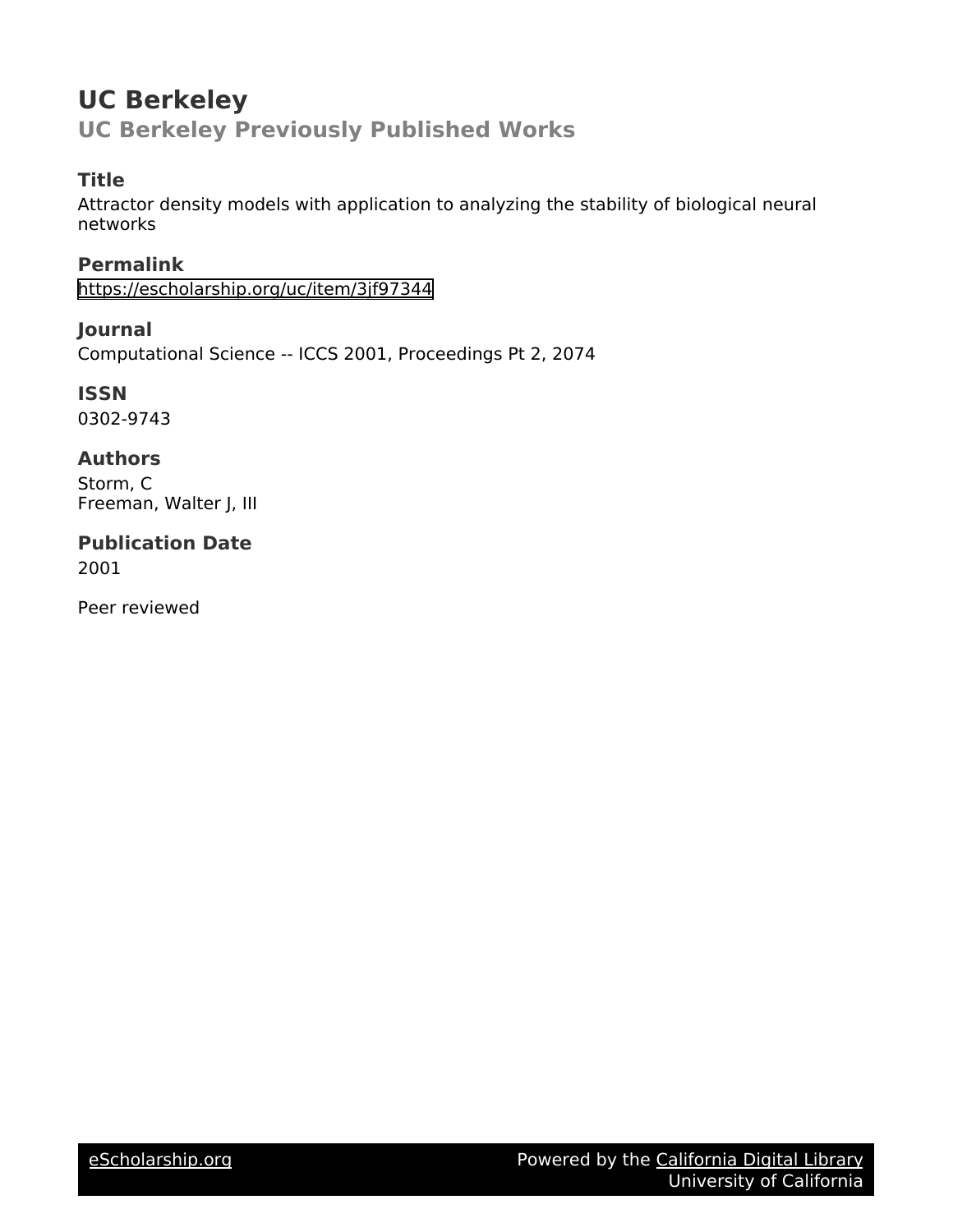# Attractor Density Models with Application to Analyzing the Stability of Biological Neural Networks

Christian Storm and Walter J. Freeman

University of California at Berkeley, Graduate Group in Biophysics, 9 Wellman Court, Berkeley, CA USA 94720 raystorm@uclink4.berkeley.edu, wfreeman@socrates.berkeley.edu http://sulcus.berkeley.edu

Abstract. An attractor modeling algorithm is introduced which draws upon techniques found in nonlinear dynamics and pattern recognition. The technique is motivated by the need for quantitative measures that are able to assess the stability of biological neural networks which utilize nonlinear dynamics to process information.

### 1 Introduction

In formulating neural networks which rely on nonlinear dynamics as an information processing medium [1] [2], two pertinent questions arise when the stability of the network is considered: 1) How stable is the network dynamics to input? 2) If one or more of the parameters in the network are altered, to what degree are the dynamics modified? These questions are central to understanding the utility of chaotic neural networks since their answers form the foundation for computational stability and robustness or, ultimately, the degree in which such systems can be relied on to perform extended parallel computations. However, of the present tools offered to dynamicists none are capable of answering these questions on a quantitative basis.

#### 1.1 Nonlinear System Identification

To date a suite of nonlinear system identification methods have been introduced for dynamical systems, each geared toward solving a particular identification problem [3] [4]. However, of the current methods offered in the literature, none are comparative in nature in the sense that approximative models are created for the sole purpose of comparison. In this paper a novel nonlinear system identification method is presented which relies on tools found in nonlinear dynamics and pattern recognition to form approximative models that lend themselves to comparison on a statistical basis. The density of states approach is founded upon the notion that a dynamical system has a corresponding set of attractors where the dynamical evolution of the system in a particular volume of phase space is governed by the attractor or its associated basin which occupies that space [5].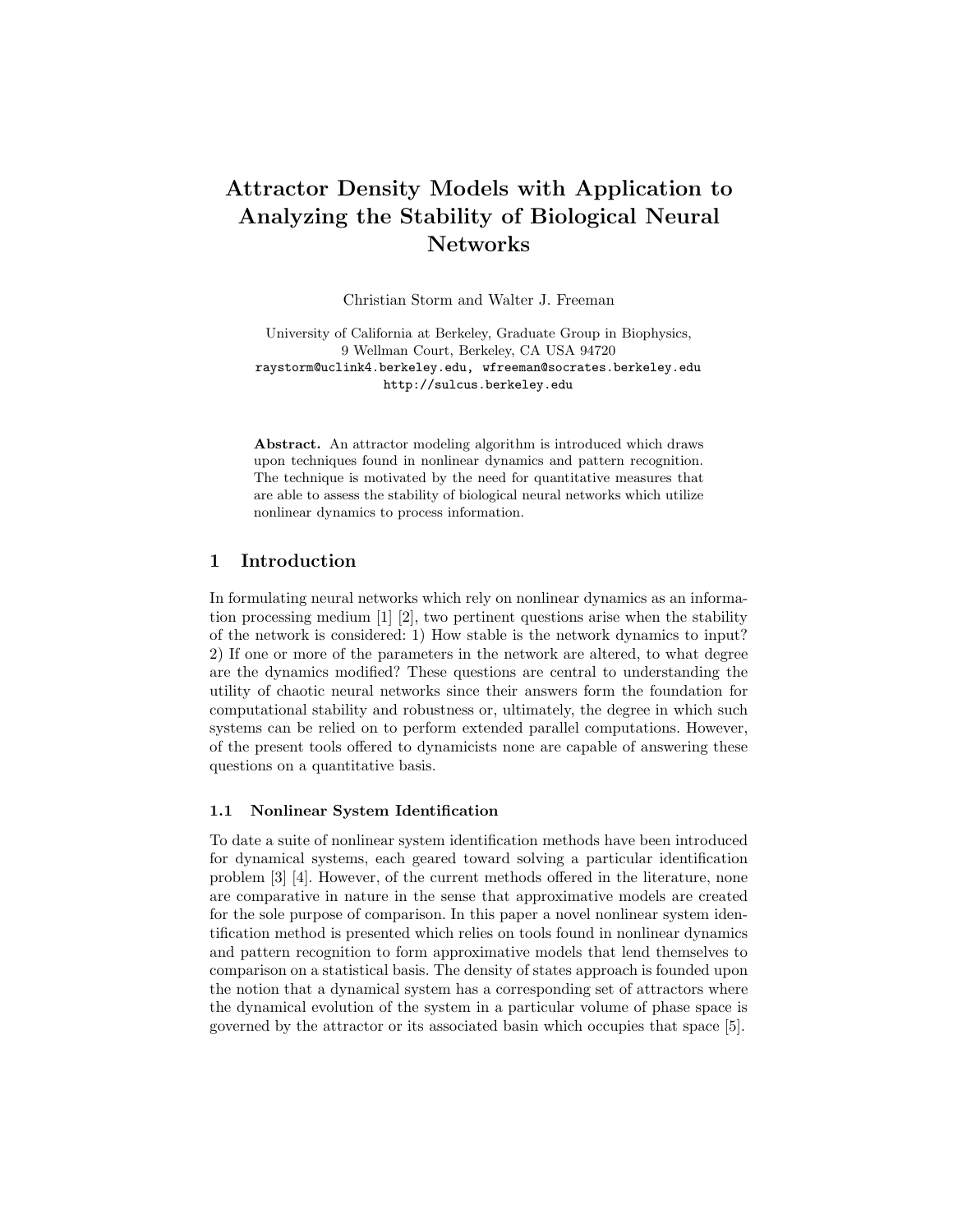#### 2 Attractor Density Models

Using a set of trajectories originating from an independent and identically distributed initial condition set S intersecting a collection of attractors A or their associated basins B, a particular region of state space can be independently explored. From a probabilistic reinterpretation of these independent state space trajectories a probability density model may be defined. Specifically, given a realization set  $\{y\}$  generated from a known model  $F(p)$  with unknown parameters or inputs p acting on a known domain  $\{x\}, F(p) : \{x\} \to \{y\}, \$ a probability function may be estimated from a transformation of the set  $\{y\}$ ,  $P(T({y})),$ such that  $P(T({y}))$  corresponds with  $F(p): {x}.$ 

#### 2.1 Feature Selection and Segmentation

The methodology used to form attractor density models is motivated by the two tenets of pattern recognition- Feature selection and segmentation of the feature set. Feature selection is carried out by decomposing independent explorations of state space, generated from a fixed domain, into reconstruction vectors. Segmentation of the feature vectors relies on exploiting the variance, covariance structure of a reconstruction vector set.

Given a time series  $h(\mathbf{a}_t) = y_t$  where A is a compact finite-dimensional set of states  $\mathbf{a} \in A$  observed with a generic function  $h, h : A \to \mathbf{R}$ , the states **a** may be reproduced by n-dimensional vectors b produced by a linear operation on the time series values

$$
\mathbf{b} = M[h(\mathbf{a}), h(\mathbf{a}_{-\tau}), ..., h(\mathbf{a}_{-(n-1)\tau})]^T
$$
(1)

where  $\tau$  is a positive real number and  $n \geq 2d+1$  with box counting dimension d [6]. In the present context of feature selection in a nonstationary process, the reconstruction operator  $M = M_4 M_3 M_2 M_1$  is comprised of three terms:  $M_1$ finds and removes the mean from the realization,  $M_2$  finds and normalizes the demeaned realization to unit energy,  $M_3$  finds the spectral coefficients through the convolution of the remaining realization with a Morlet filter bank [7]. This has the effect of breaking each realization of the chaotic process into its dynamical modes. To segment each set of vectors, the dominant modes are extracted using singular value decomposition,  $M_4$ .

#### 2.2 Density Estimation

Each dynamical state vector represents a state **a** of one of the attractors  $A \in$ A. The density of trajectories in the neighborhood of state a can be viewed statistically in terms of having a certain probability of being visited. Using this notion an attractor representation may be built by calculating the density of states of an attractor in reconstruction space.

Under the assumption that each dynamical state vector is a sample from an unknown probability density function  $f$ , a kernel function  $K$  provides a means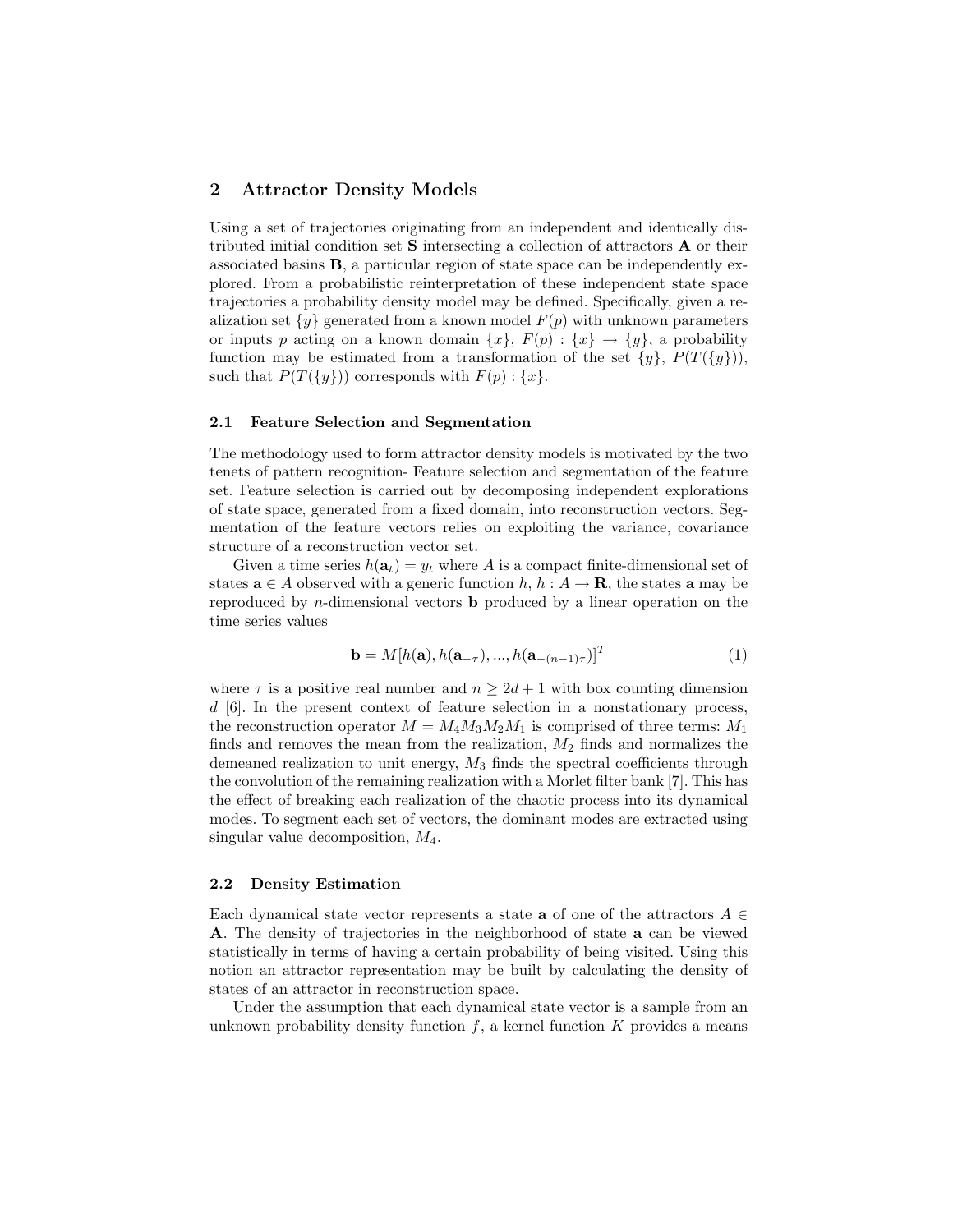of generating a nonparametric estimate  $\hat{f}$  of f. The kernel density estimate  $\hat{f}$  in dimension d at point  $\mathbf{a}'$  with samples  $\mathbf{a}_i$  is defined as [4]

$$
\hat{f}(\mathbf{a}') = \frac{1}{nh^d} \sum_{i=1}^n K\left(\frac{(\mathbf{a}' - \mathbf{a}_i)^T (\mathbf{a}' - \mathbf{a}_i)}{h^2}\right)
$$
(2)

where  $K$  is defined as the multivariate Gaussian joint probability density function.

### 3 A Test of Segmentation

An interesting demonstration of this methodology is to see how well attractor density models are segmented for a range of parameter values in the Mackey-Glass equation [8]. First, attractor density models are built for each parameterization  $(\tau = 6, 8, ..., 200, a = 0.16, 0.18, ..., 0.24)$  using forty realizations.

figure=cstorm001-fig01.ps,height=1.5in,width=4.5in,angle=0

Fig. 1. Rounded estimates (dotted lines) of a given one and forty realizations. The raw estimates are denoted by *solid lines*. The true value is  $a = 0.2$  for all values of  $\tau$ 

 $figure = cstorm001-fig02.ps, height=1.5in, width=4.5in, angle=0$ 

Fig. 2. Rounded estimates (dotted lines) of  $\tau$  given one and forty realizations. The true values are denoted by the 45° solid lines

Given a set of one and forty realizations generated with unknown parameters  $\tau = 6, 8, ..., 200$  and  $a = 0.20$ , which model best describes the data? This question is answered by finding the center of mass of the density values found for each model using the points in each realization set. It is evident from the estimations of a and  $\tau$  in Figure 1 and 2, respectively, that increased sample sizes reduce the estimate variances indicating that with modest sample sizes a good degree of segmentation can be expected. The variability in the estimates is attributed to statistical fluctuations.

#### 4 Conclusion

In this paper, the basis for creating attractor density models is described. The aim in formulating this technique lies in the need for nonlinear system identification methods which promote the comparison between models. With such methods, the ability to analyze the stability of chaotic neural networks to changes in internal parameters or input will be greatly improved.

This work was supported by ARO MURI grant ARO DAAH 04-96-0341.